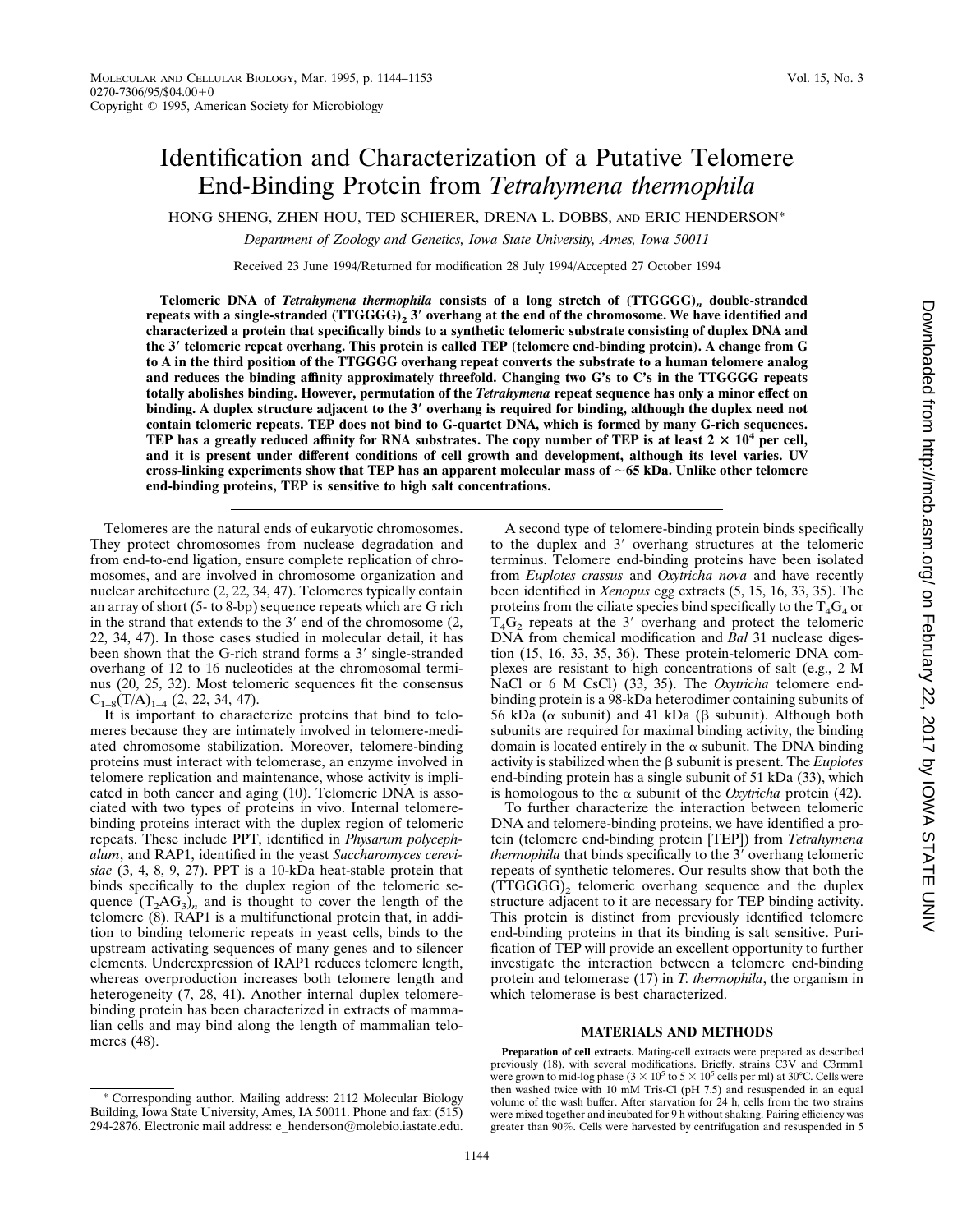volumes of TMG buffer (10 mM Tris-Cl [pH 7.5],  $1 \text{ mM } MgCl<sub>2</sub>$ ,  $10\%$  glycerol,  $10$  $\mu$ g of pefabloc [Boehringer Mannheim] per ml, 1  $\mu$ g of pepstatin per ml, 1  $\mu$ g of leupeptin per ml, 10 mM β-mercaptoethanol). One-tenth volume of 2% Nonidet P-40 in TMG was added immediately to lyse the cells, and the mixture was stirred at 4°C for 30 min. The lysate was then subjected to ultracentrifugation at 100,000  $\times g$  for 1 h at 4°C. The supernatant, termed S100, was quickly frozen in liquid nitrogen and stored at  $-80^{\circ}$ C. Protein concentration was determined by the Bradford method. As a control for the mating-cell extract, starved cells from the two strains were mixed together and harvested immediately.

Mid-log-phase cell extract was prepared when the cell densities reached 5  $\times$  $10^5$  cells per ml (for C3V cells) and  $3 \times 10^5$  cells per ml (for C3rmm1 cells). Stationary-phase cell extract was prepared after cells had been grown to 1.5  $\times$ 10<sup>6</sup> cells per ml (C3V) and  $8 \times 10^5$  cells per ml (C3rmm1). For preparation of extracts from starved cells, cells were grown to mid-log phase and starved for 33 h before harvesting.

**Preparation of DNA substrates.** DNA oligonucleotides were synthesized on an automated DNA synthesizer (Applied Biosystems) and purified by electrophoresis in 20% denaturing (7 M urea) polyacrylamide gels. DNA bands were visualized by UV shadowing, cut from the gel, and eluted by shaking in Tris-EDTA (pH 7.5) overnight. Gel-purified oligonucleotides were then desalted by  $C_{18}$ (Waters) column chromatography. Oligonucleotides were 5' end labeled with [y-<sup>32</sup>P]ATP by T4 polynucleotide kinase and were purified again on 12% denaturing (7 M urea) polyacrylamide gels. Usually the G-rich strands were end labeled and annealed to unlabeled complementary strands. Duplexes were formed by boiling a labeled G strand with a 5- to 10-fold molar excess of unlabeled complementary strand for 2 min in the presence of 10 mM Tris-Cl (pH 7.5) and 100 mM LiCl (to minimize G-DNA formation [45, 46]) followed by cooling in a 41°C heat block for 1 h. The amount of labeled oligonucleotide in duplex form was determined by running the renatured sample on a 20% nondenaturing polyacrylamide gel. For experiments described in this report, approximately 95% of G strands were present in the duplex form.

**Preparation of RNA substrates.** The RNA oligonucleotide ST(S)R was derived from the in vitro transcription of a specific DNA template containing a T7 RNA polymerase promoter sequence and the complementary sequence of the anticipated RNA product.

Two DNA oligonucleotides (A [5' TAATACGACTCACTATAG 3'] and B [3' ATTATGCTGAGTGATATCTTTGAGCTGATCACGTAGCTGAACCCCA ACCCC 5'l) were synthesized and purified as described above. The oligonucleotides were allowed to anneal by boiling together for 2 min in 10 mM Tris-Cl (pH 8)–100 mM LiCl and slowly cooling to room temperature. The resultant DNA template contained a duplex region corresponding to the 17-bp conserved promoter sequence for T7 RNA polymerase and a single-stranded region representing the complementary sequence of ST(S)R, which was generated and radiolabeled by in vitro transcription as described previously (31). Typical reaction mixtures contained 40 mM Tris-Cl (pH 7.5), 6 mM MgCl<sub>2</sub>, 2 mM spermidine, 10 mM NaCl, 1 mM dithiothreitol (DTT), 1.3 U of RNasin (Promega) per  $\mu$ l, 1 mM rATP, rGTP, and rCTP, 40  $\mu$ M rUTP, 6  $\mu$ M [ $\alpha$ -<sup>32</sup>P]rUTP, 40 nM DNA template, and 30 U of T7 RNA polymerase. The reaction mixture was incubated at 37°C for 2 h and resolved on a denaturing (7 M urea) 20% polyacrylamide gel. The location of full-length ST(S)R was determined by using an RNA molecular size marker generated by in vitro transcription of *Not*I-linearized pBluescript SK II (Stratagene), using T3 RNA polymerase. The full-length radiolabeled ST(S)R was cut out from the gel, eluted overnight with 400  $\mu$ l diethylpyrocarbonatetreated water at room temperature, ethanol precipitated, and resuspended with diethylpyrocarbonate-treated water. The nonspecific RNA competitor (51 nucleotides) used in the electrophoretic mobility retardation assay (EMRA) (see below) was derived from the in vitro transcription of *Hin*dIII-linearized pBluescript SK II, using T7 RNA polymerase.

**EMRA.** Radiolabeled DNA probe (0.06 to 0.08 pmol) was incubated with crude cell extract (S100, containing 2 to  $5 \mu$ g of protein) in 20  $\mu$ l of EMRA buffer  ${10 \text{ mM Tris-Cl (pH 7.5), 100 to 150 mM KCl or LiCl, 5 mM MgCl}_2, 1 mM DTT,}$ 4 to 10% glycerol, 25 to 50 ng of poly $[d(I-C)]$  per  $\mu$ l}. After incubation for 20 to 30 min at room temperature, the mixture was separated on a 5% polyacrylamide gel (Protogel; National Diagnostics) in  $0.6 \times$  TBE (54 mM Tris-borate [pH 8.3],  $1 \text{ mM } EDTA$ ) at 10 V/cm for 1.5 h. Gels were dried under vacuum at  $80^{\circ}$ C, and protein-DNA complexes were visualized by autoradiography or analyzed with a PhosphorImager (Molecular Dynamics). For experiments using RNA as a probe or competitor, the gel box and glass plates were treated with a 1:250 dilution of diethylpyrocarbonate to inactivate RNases. In addition,  $1 \mu$ l (26 U) of RNasin (Promega) was added to each reaction mixture before S100 was added.

**Salt stability.** To test the salt stability of the DNA-TEP complex, binding assays were carried out at various salt (LiCl) concentrations. LiCl was used in the assay because it decreases guanine quadruplex formation, whereas  $Na^+$  and  $K^+$ can facilitate the formation of that  $\overrightarrow{D}NA$  structure (46). In addition, two procedures were used to ensure that each binding reaction occurred under defined conditions. First, glycerol (up to 10%) was added to increase the viscosity of the reaction mixture just before loading, so that the salt conditions of the binding reactions would not be easily changed by mixing with the gel running buffer during loading. Second, EDTA was added to a final concentration of 10 mM just before the samples were loaded onto a running gel. This inhibited further binding because  $Mg^{2+}$ , which is required for DNA-TEP interaction (data not shown), was chelated by the excess EDTA. For salt stability studies, the reaction

TABLE 1. Oligonucleotide probes and competitors

| Oligonucleotide <sup>a</sup> | Sequence                                        |
|------------------------------|-------------------------------------------------|
|                              |                                                 |
|                              |                                                 |
|                              | 3' TTTTGAGCTGATCACGTAGCTG                       |
|                              |                                                 |
|                              |                                                 |
|                              | 3' TTTTGAGCTGAACCCCAACCCC                       |
|                              |                                                 |
|                              |                                                 |
|                              | 3' TTTTGAGCTGATCACGTAGCTG                       |
|                              | ST (D) GC 5' AAAACTCGACTAGTGCATCGACTTGCGCTTGCGC |
|                              | 3' TTTTGAGCTGATCACGTAGCTG                       |
|                              | ST (D) 1 5' AAAACTCGACTAGTGCATCGACGGGTTGGGGTTG  |
|                              | 3' TTTTGAGCTGATCACGTAGCTG                       |
|                              | ST (D) 2 5' AAAACTCGACTAGTGCATCGACGGTTGGGGTTGG  |
|                              | 3' TTTTGAGCTGATCACGTAGCTG                       |
|                              |                                                 |
|                              | 3' TTTTGAGCTGATCACGTAGCTG                       |
|                              | ST (D) 0 5' AAAACTCGACTAGTGCATCGACGGGGTTGGGGTT  |
|                              | 3' TTTTGAGCTGATCACGTAGCTG                       |
|                              | ST (D) H 5' AAAACTCGACTAGTGCATCGACTTAGGGTTAGGG  |
|                              | 3' TTTTGAGCTGATCACGTAGCTG                       |
| TeLOOP                       | A <sup>A</sup> TTGGGGTTGGGGTTGGGGTTGGGG 3'      |
|                              | A <sub>G</sub> AACCCCAACCCC 5'                  |
|                              | ST (D) R 5' GAAACUCGACUAGUGCAUCGACUUGGGGUUGGGG  |
|                              | $(U_2G_4)_4$ 5' UUGGGGUUGGGGUUGGGGUUGGGG        |

*<sup>a</sup>* ST, specific tail; SI, specific internal; (D), double stranded; (S), single stranded; NS, nonspecific sequence; H, human telomere sequence (TTAGGG); GC, mutated version (TTGCGC) of the telomere sequence; R, RNA version (UUGGGG) of the telomere sequence; 0 to 4, number of G's at the end of the telomeric sequences.

mixtures were incubated on ice for 30 min before loading. Gel electrophoresis and autoradiography were performed as described for the EMRA procedure.

**Estimation of TEP abundance.** In a series of binding assays, various amounts of crude cell extract (S100) were incubated with a constant amount of ST(D)4 probe (Table 1). The mixtures were subsequently loaded onto a gel as described above. Radioactivity in specific bands on the gel was quantitated with a PhosphorImager (Molecular Dynamics). The number of DNA molecules bound by TEP was calculated from the quantitated bound/total ratio and the total number of probe molecules used in each reaction. Assuming that each TEP molecule binds one DNA molecule, the number of bound TEP molecules should be the same as that of the bound DNA molecules. The abundance of TEP in *Tetrahymena* cells was then estimated from the number of TEP molecules and the number of cells that gave rise to the amount of S100 extract present in each binding assay.

**UV cross-linking.** For UV cross-linking in solution, 0.1 pmol of radiolabeled oligonucleotides [ST(D)4, ST(S)4, and NS(D); Table 1] was incubated with  $\sim$  6 μg of S100 cell extract at room temperature for 10 min in the presence or absence of competitors  $(ST(D)4, NS(D), ST(S)4,$  and  $NS(S)$ ; Table 1]. Each reaction mixture contained 10 mM Tris-Cl (pH 7.5), 1 mM EDTA, 5 mM MgCl<sub>2</sub>, 1 mM DTT, 10% glycerol, and 100 ng of poly $[d(I-C)]$  per  $\mu$ l in a 10- $\mu$ l volume. After the incubation, the reaction mixtures were irradiated with 254-nm light for 30 min and separated by sodium dodecyl sulfate (SDS)–10% polyacrylamide gel electrophoresis (PAGE). Gels were dried under vacuum at  $80^{\circ}$ C, and protein-DNA complexes were visualized by autoradiography.

For UV cross-linking in situ, radiolabeled  $ST(D)$ 4 probe (0.8 pmol) was incubated with S100 cell extract  $(5 \mu g)$  in 20  $\mu$ l of reaction buffer containing 10 mM Tris-Cl (pH 7.5), 100 mM LiCl, 5 mM MgCl<sub>2</sub>, 1 mM EDTA, 4% glycerol, and 4 μg of poly[d(I-C)]. After incubation at 4°C for 20 min, the mixture was separated on 5% polyacrylamide gel as described above. Cross-linking of DNA and TEP was carried out by exposing the wet gel to 254-nm light for various times. Shifted DNA-TEP complexes were visualized on an X-ray film that had been exposed to the UV-irradiated gel for 4 h at 4°C. The UV cross-linked complexes were excised from the gel and denatured by boiling for 5 min in 100  $\mu$ l of sample buffer (1% SDS, 3 mM DTT, 125 mM Tris-Cl [pH 6.8]). As a control, an equivalent gel slice that contained free DNA probe was also excised from the gel and subjected to the same denaturation treatment. The gel slices were then placed side by side between two glass gel plates about 1 cm from the top edge and were polymerized directly into the stacking gel. Protein size mark-ers were loaded in an adjacent well. SDS-PAGE was performed as described above.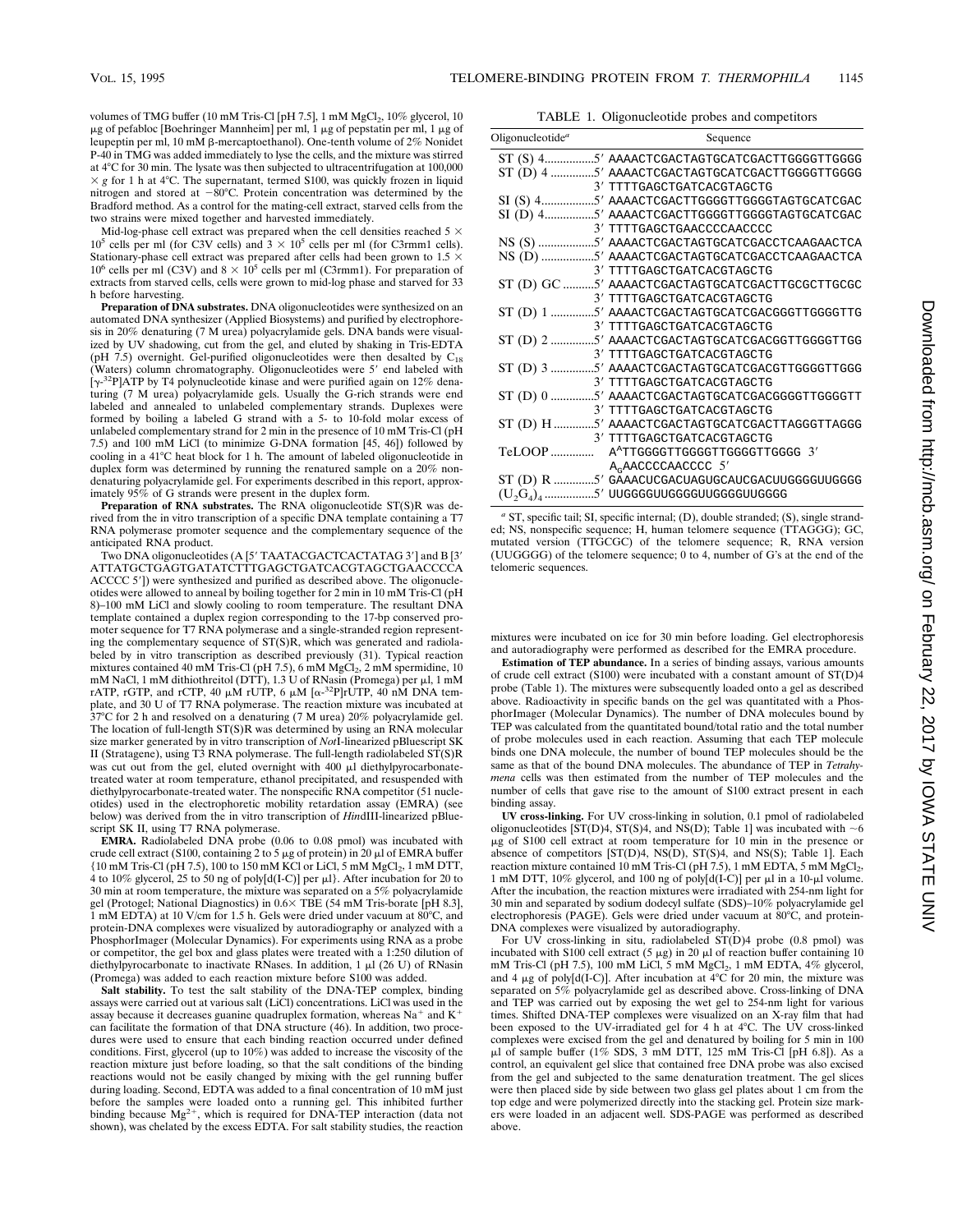

Free probe

FIG. 1. Identification of TEP. EMRA (see Materials and Methods) was performed with ST(D)4 [duplex oligonucleotide with a specific (T<sub>2</sub>G<sub>4</sub>)<sub>2</sub> overhang and nonspecific internal sequence; lanes 1 to 8], NS(D) (duplex oligonucleotide with nonspecific internal and overhang sequences; lanes 9 to 13), SI(D)4 [specific (T<sub>2</sub>G<sub>4</sub>)<sub>2</sub> internal sequence and nonspecific overhang; lanes 14 to 18], or ST(D)GC [a mutated version of ST(D)4; lanes 19 to 21] as a probe and increasing amounts of crude cytoplasmic extract (S100) from mating cells (lanes 2 to 4). The amount of protein used in the assay is indicated above each lane. In competition experiments, unlabeled  $ST(D)4$  (lanes 5, 6, 10, 11, 16, 17, and 20), or NS(D) (lanes 7, 8, 12, 13, and 21), or SI(D) (lane 18) was used as the competitor. The molar excesses of the competitors are indicated above the lanes. One microgram of unlabeled poly[d(I-C)] as a nonspecific competitor was present in all experiments. The arrow marks the DNA-TEP complex. The arrowheads indicate nonspecific complexes.

# **RESULTS**

**Identification of TEP.** EMRAs were used to identify complexes between cellular proteins and a synthetic DNA probe that mimics the structure found at natural telomeres. This probe, ST(D)4 (see Table 1 for names and description of all probes used in this study), has a duplex portion of random sequence and a  $3'$  extension consisting of two telomeric repeats, (TTGGGG)<sub>2</sub>. EMRA analysis of S100 extract from mating cells by using ST(D)4 as the probe revealed a specific DNA-protein complex that migrated more slowly than the free probe (Fig. 1, lanes 1 to 4). A 10-fold and a 30-fold molar excess of unlabeled ST(D)4 effectively competed with the labeled probe for complex formation (Fig. 1, lanes 5 and 6). In contrast, a 30-fold and a 100-fold molar excess of a nonspecific competitor with a similar structure but an altered sequence in the  $3'$  overhang [NS(D); Table 1] did not compete with ST(D)4 (Fig. 1, lanes 7 and 8). Quantitation of the results from several experiments showed that a 10-fold molar excess of unlabeled ST(D)4 competed for more than 90% of the binding activity (Fig. 1, lane 5; see also Fig. 3, lane 2), whereas a 100-fold molar excess of unlabeled NS(D) com-

peted for less than 20% (Fig. 1, lane 8; see also Fig. 3, lane 4). When radiolabeled NS(D) was used as the binding substrate under conditions identical to those used for ST(D)4, no shifted band was observed (Fig. 1, lanes 9 to 13). ST(D)4 and NS(D) have exactly the same sequence in their double-stranded portions, differing only in the 3' overhang, which is  $(TTGGG)_{2}$ in ST(D)4 but a random sequence in NS(D). Other experiments indicated that binding did not occur if the telomeric sequence was located internally in the duplex region of the probe (see below). Taken together, these results suggest that the binding observed with ST(D)4 is dependent upon the telomeric repeat sequence in the 3' overhang, as would be expected for a telomere end-binding protein. TEP activity can be attributed to a protein(s), since proteinase K or heat treatment  $(75^{\circ}C)$  of S100 extracts could abolish its binding with ST(D)4 (data not shown). In addition, complex formation between TEP and ST(D)4 was not altered in the presence of RNase A (data not shown), suggesting that RNA is not a component of TEP.

In addition to the specific DNA-TEP complex, two fastermigrating complexes (arrowheads in Fig. 1) were also detected. Neither their appearance nor their susceptibility to competi-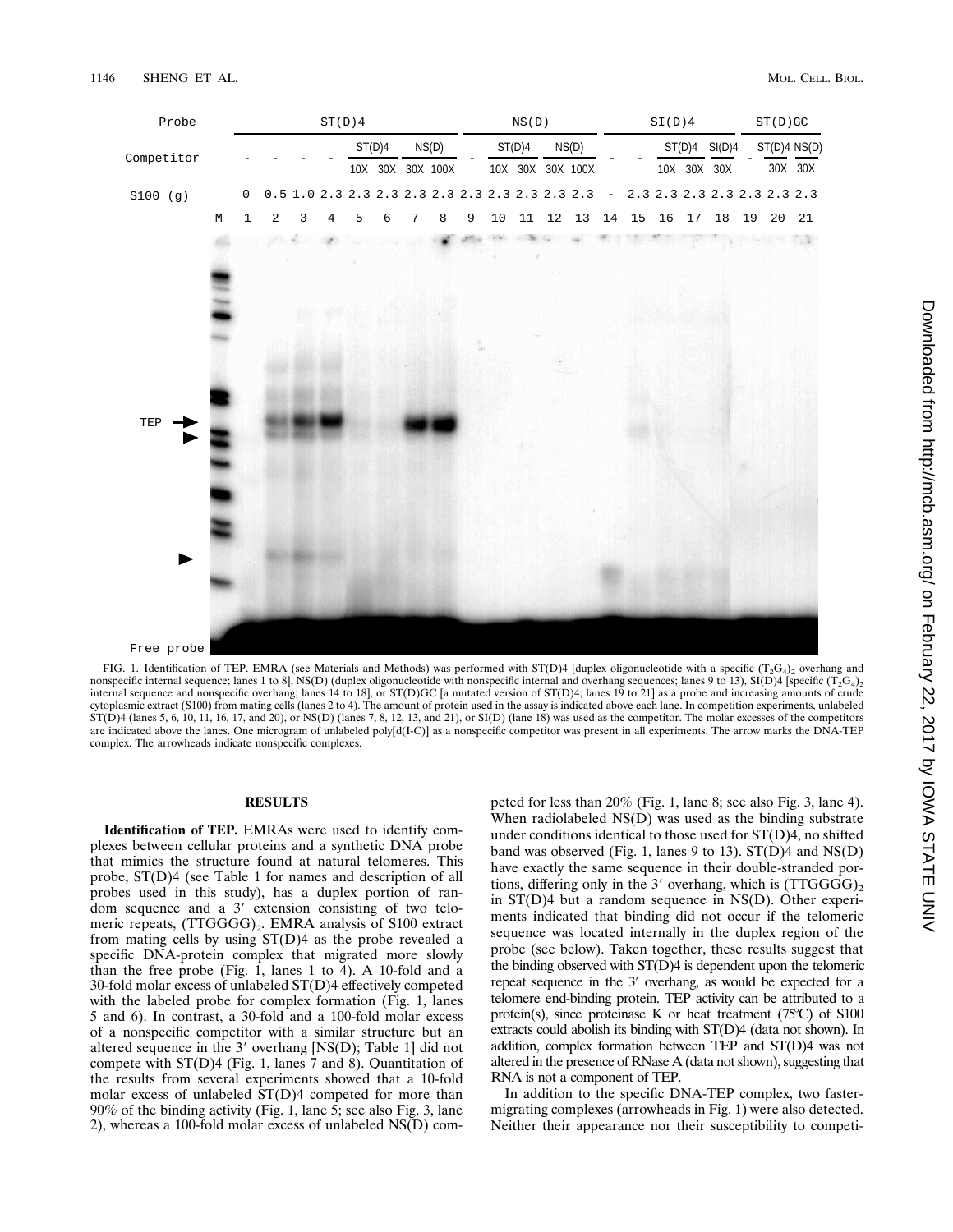

FIG. 2. TEP is salt sensitive. ST(D)4 was used as a probe in the presence of 5  $\mu$ g of S100 protein from mating cells in each binding assay. The salt (LiCl) concentration is indicated above each lane. More glycerol (up to 10%) was added just before the samples were loaded onto a running gel (see Materials and Methods). One microgram of unlabeled poly[d(I-C)] as a nonspecific competitor was present in all experiments. The arrow marks the DNA-TEP complex.

tion in binding experiments was reproducible, suggesting that they probably resulted from nonspecific DNA-protein interactions.

**TEP binding activity is sensitive to high salt concentrations.** Previous studies have shown that telomere end-binding proteins found in *O. nova*, *E. crassus*, and *Xenopus* egg extracts are resistant to high salt concentrations (e.g., 2 M NaCl) (4, 33, 35). In contrast, the *Tetrahymena* DNA-TEP complex is salt sensitive (Fig. 2). Optimal binding for TEP occurred at 0 to 50 mM LiCl, and the binding activity decreased at higher salt concentrations. More than 90% of the binding activity was lost when the salt concentration reached 450 mM (Fig. 2). This result explains why high-salt extraction protocols that were successfully used to purify telomere end-binding proteins in other systems were not successful with *T. thermophila* (data not shown).

**TEP specifically recognizes the 3**\* **overhang of DNA substrates.** If TEP is a telomere end-binding protein with properties similar to those found in other species, it would be expected to show specificity with regard to both sequence and arrangement of the two repeats in the 3' overhang. To investigate the sequence specificity, a DNA substrate with an overhang containing the human telomere repeat sequence TTA GGG [ST(D)H; Table 1] was used in competition experiments with radiolabeled  $ST(D)$ 4 as the probe. Figure 3 shows that the human telomeric sequence competed somewhat less effectively than its *Tetrahymena* counterpart: ST(D)H required at least a 30-fold molar excess to achieve the same level of competition as was observed with a 10-fold molar excess of unlabeled  $ST(D)$ 4 (Fig. 3; compare lane 2 with lanes 5 to 7). When the 3' overhang of the radiolabeled probe was changed from (TT  $GGGG$ )<sub>2</sub> to (TTGCGC)<sub>2</sub>, no shifted band was detected (Fig. 1, lanes 19 to 21). Thus, TEP can distinguish telomeric from nontelomeric sequences but has only slightly reduced affinity for telomeric sequences from phylogenetically distant species.

To determine whether permutation of the *Tetrahymena* Gstrand sequence alters the binding efficiency of TEP, a series of oligonucleotides with the same length of  $3'$  overhang but different arrangements of G's within the  $(TTGGG)$ , sequence were tested in competition experiments (Fig. 3). The relative ability of these oligonucleotides to compete for TEP was  $ST(D)4 \approx ST(D)3 \approx ST(D)2 \approx ST(D)1 > ST(D)0 \ge NS(D).$ Therefore, the permutation of the telomere repeat is not critical as long as G's are present at the  $3'$  end.

**TEP does not bind G-DNA.** G-rich telomeric and nontelomeric oligonucleotides are capable of forming unusual structures that are extremely stable (G-DNA, a four-stranded arrangement stabilized by G tetraplexes [39]). Therefore, it was of interest to determine whether the double-stranded DNA substrates used in this study could form such structures under the assay conditions used. Various combinations of oligonucleotides were allowed to interact with one another under the binding assay conditions (except that S100 was not present in the mixture) and examined on 12% nondenaturing polyacrylamide gels previously shown to reveal structural variability in telomeric oligonucleotides (21, 46). Under these conditions, DNA bands were observed only in positions expected for Watson-Crick duplexes; no aberrantly migrating species were detected (data not shown). Furthermore, when  $Li^+$ , known to decrease the stability of G-quartet structures, was used as the monovalent cation in binding assays, complex formation was not impaired (Fig. 2 and 4). Finally, when ST(S)4 was induced to form an intermolecular G-quartet DNA complex in the presence of  $K^+$ , TEP did not bind it (data not shown). Taken together, these results demonstrate that TEP does not require a G-DNA structure for binding.

**TEP requires a duplex structure adjacent to the 3**\* **overhang.** Complexes formed between S100 proteins and G-rich single-stranded substrates [e.g., ST(S)4 and SI(S)4] were nonspecific in nature and therefore probably unrelated to TEP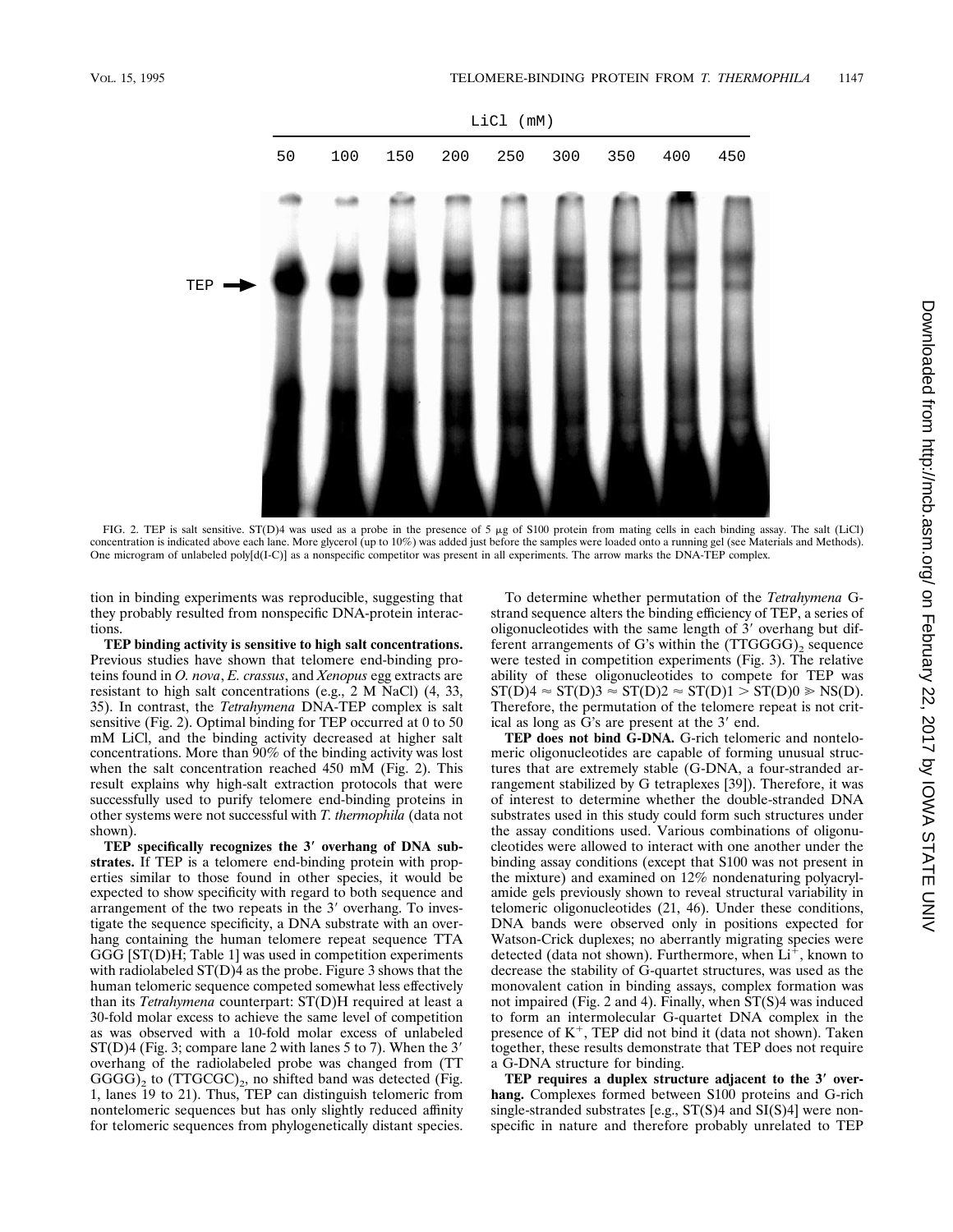

FIG. 3. Effect of alteration and permutation of G-strand overhang sequence on TEP binding. Radiolabeled ST(D)4 (0.06 pmol) was incubated with S100 extract (2.3 µg) from mating cells in the presence of different competitors  $ST(D)$ 0; lanes 11 and 12,  $ST(D)3$ ; lanes 13 and 14,  $ST(D)2$ ; lanes 15 and 16,  $ST(D)1$ . All of these oligonucleotides have the same duplex sequence (Table 1). The molar excess of the competitor is indicated above each lane. The arrow marks the DNA-TEP complex. The arrowhead indicates a nonspecific complex. The numbers below the lanes indicate the residual DNA-TEP complex (compared with lane 1) in the presence of a 10-fold molar excess of indicated competitors. One microgram of unlabeled poly[d(I-C)] as a nonspecific competitor was present in all experiments.

(Fig. 4 and data not shown). In these experiments, the complexes that formed did not migrate to the same position as that of TEP (Fig. 4A, lane 16; Fig. 4B, lane 6). The nonspecific nature of the complexes was further demonstrated by binding competition experiments in which complex formation could be altered to the same extent by specific and nonspecific competitor oligonucleotides (Fig. 4A, lanes 17 and 18; Fig. 4B, lanes 7 and 8). In these experiments, the single-stranded probe was not limiting since excess free probe is evident at the bottom of the gel (Fig. 4). A TEP band is seen in competition between  $NS(D)4$  and radiolabeled  $ST(S)4$  but not in the competition between  $ST(D)$ 4 and  $ST(S)$ 4 (Fig. 4, lanes 9 and 10, respectively). This is explained as follows. Preparation of the unlabeled duplex competitors required addition of excess complementary strand to ensure 100% duplex formation with regard to the overhang strands  $ST(S)4$  and  $NS(S)4$ . The excess complementary strand complexed with the radiolabeled ST(S)4 probe, forming radiolabeled ST(D)4. In lane 9, in which there was a 30-fold molar excess of unlabeled ST(D)4, the radiolabeled ST(D)4 that formed was effectively competed for, and no TEP band was visible. However, in lane 10, the unlabeled competitor, NS(D)4, although present in 30-fold molar excess over the labeled probe, was unable to compete for TEP binding with the small amount of radiolabeled ST(D)4 that formed, and therefore a TEP band is visible. Taken together, these data strongly indicate that TEP requires both the duplex and overhang portions of the substrate for binding, as would be expected for a telomere end-binding protein (15, 16, 33, 35, 42).

To investigate the sequence requirements in the duplex domain for TEP binding, an oligonucleotide containing the sequence  $(TTGGG)_2$  in the duplex portion near a random sequence  $3'$  overhang,  $SI(D)4$ , was used as a probe in the binding assay. As shown in Fig. 1, lanes 14 to 18, and Fig. 4, lanes 11 to 14, no complex formation was observed under the conditions used. Furthermore, when an oligonucleotide containing both telomeric duplex and overhang regions was used in competition experiments, it competed only marginally better than ST(D)4 (data not shown). This oligonucleotide (Te-LOOP; Table 1) contained a tetraloop sequence that minimized formation of slipped structures which would lack the desired overhang and confuse interpretation of competition data. Thus, it appears that TEP binding specificity is dictated by the G-strand overhang and an adjacent duplex, but that the duplex sequence requirements are quite relaxed and telomeric repeats are not required.

**TEP prefers a free 3**\* **end.** To test whether the presence of a free 3' end is important for TEP binding, several DNAs in which two single-stranded TTGGGG repeats occupy internal positions were used as competitors. The competitors contained duplexes at either end or both ends. As shown in Fig. 5, none of these three molecules competed as efficiently as ST(D)4, which contains the two single-stranded TTGGGG repeats at the 3' end. These results indicate a strong preference of TEP for substrates with single-stranded TTGGGG repeats at a free 3' end, as would be expected for a telomere end-binding protein.

**TEP does not efficiently bind to RNA oligonucleotides.** To investigate the affinity of TEP for RNA analog of telomeric sequence, an RNA oligonucleotide [ST(S)R] with the same sequence as that of  $ST(S)4$  (except one nucleotide at the 5' end) was generated by in vitro transcription (see Materials and Methods). The integrity of the RNA was verified electro-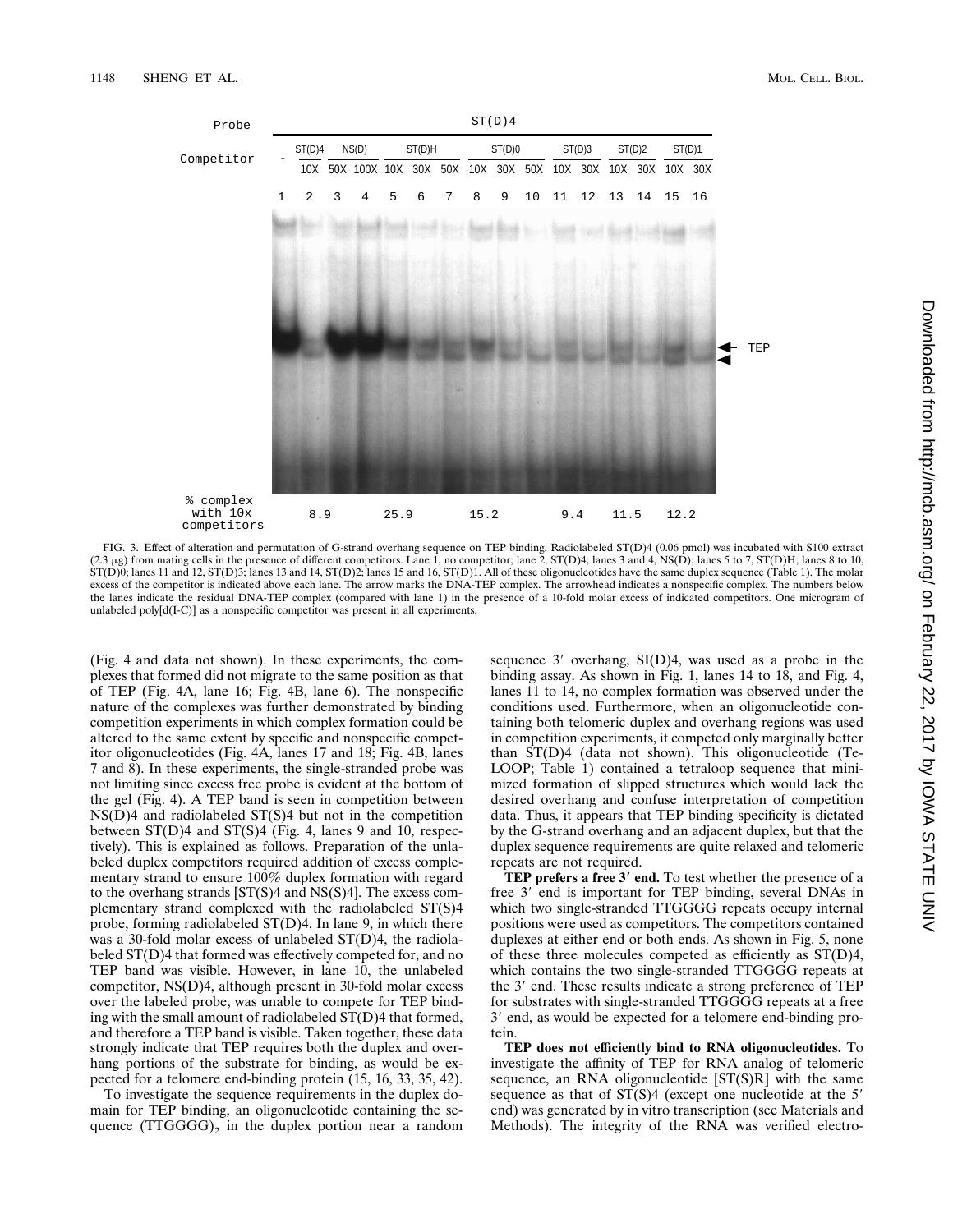

FIG. 4. Both the (TTGGGG)<sub>2</sub> overhang and the adjacent duplex are required for TEP binding. (A) Various probes were incubated in the presence (+) or absence  $(-)$  of 5 µg of S100 protein from mating cells. LiCl was present at 150 mM in all binding assays. Lanes 1 to 6, ST(D)4; lanes 7 to 10, NS(D); lanes 11 to 14, SI(D)4; lanes 15 to 18, SI(S)4. For the competition experiments, unlabeled ST(D)4 (lanes 3, 4, 9, 13, and 17) or NS(D) (lanes 5, 6, 10, 14, and 18) was used as a competitor. The molar excess of the competitor is indicated above each lane. Binding assays in lanes 1, 2, 7, 8, 11, 12, 15, and 16 did not contain any competitor. The arrow marks the position of the DNA-TEP complex. (B) Radiolabeled ST(D)4 (lanes 1 to 4) or ST(S)4 (lanes 5 to 10) was incubated with or without 6 µg of S100 extract from starved cells and examined by EMRA (as described in Materials and Methods except that KCl or LiCl was omitted and 1 mM EDTA was present). Lane 1, 2, 5, and 6, no competitors; lanes 3 and 9, specific competitors; lanes 4 and 10, nonspecific competitors; lanes 7 and 8, single-stranded specific and nonspecific competitors. The molar excess of each competitor is indicated below the competitor designation. The position of the DNA-TEP complex is aligned with that in panel A. One microgram of unlabeled poly $[d(I-C)]$  as a nonspecific competitor was present in all experiments.

phoretically before it was used in the binding assays (data not shown). When ST(S)R was incubated with S100 extract in the presence of a 50-fold molar excess of nonspecific singlestranded RNA, only one radioactive complex was detected (Fig. 6A). It is unlikely that TEP was responsible for this RNA-protein complex, because the latter moved much faster

than TEP-DNA complex on the same gel (Fig. 6A, lanes 1 and 3). Moreover, binding competition assays revealed that the RNA-protein interaction is nonspecific in nature, since ST(D)4 (specific) and NS(D) (nonspecific) competitors had equivalent effects on the complex formation (Fig. 6A, lanes 3 to 5). Furthermore, when a  $(\overline{U} \cup GGG)_{4}$  RNA oligonucleotide  $[(U_{2}G_{4})_{4};$ 



FIG. 5. TEP prefers (TTGGGG)<sub>2</sub> repeats at a free 3' end. (A) Radiolabeled ST(D)4 (0.06 pmol) was incubated with S100 extract (5 µg) from mating cells in the presence of a 30-fold molar excess of different competitors. The competitor used is indicated above each lane. (B) The sequences and arrangements of the competitors used in the experiment shown in panel A are listed. One microgram of unlabeled poly[d(I-C)] as a nonspecific competitor was present in all experiments.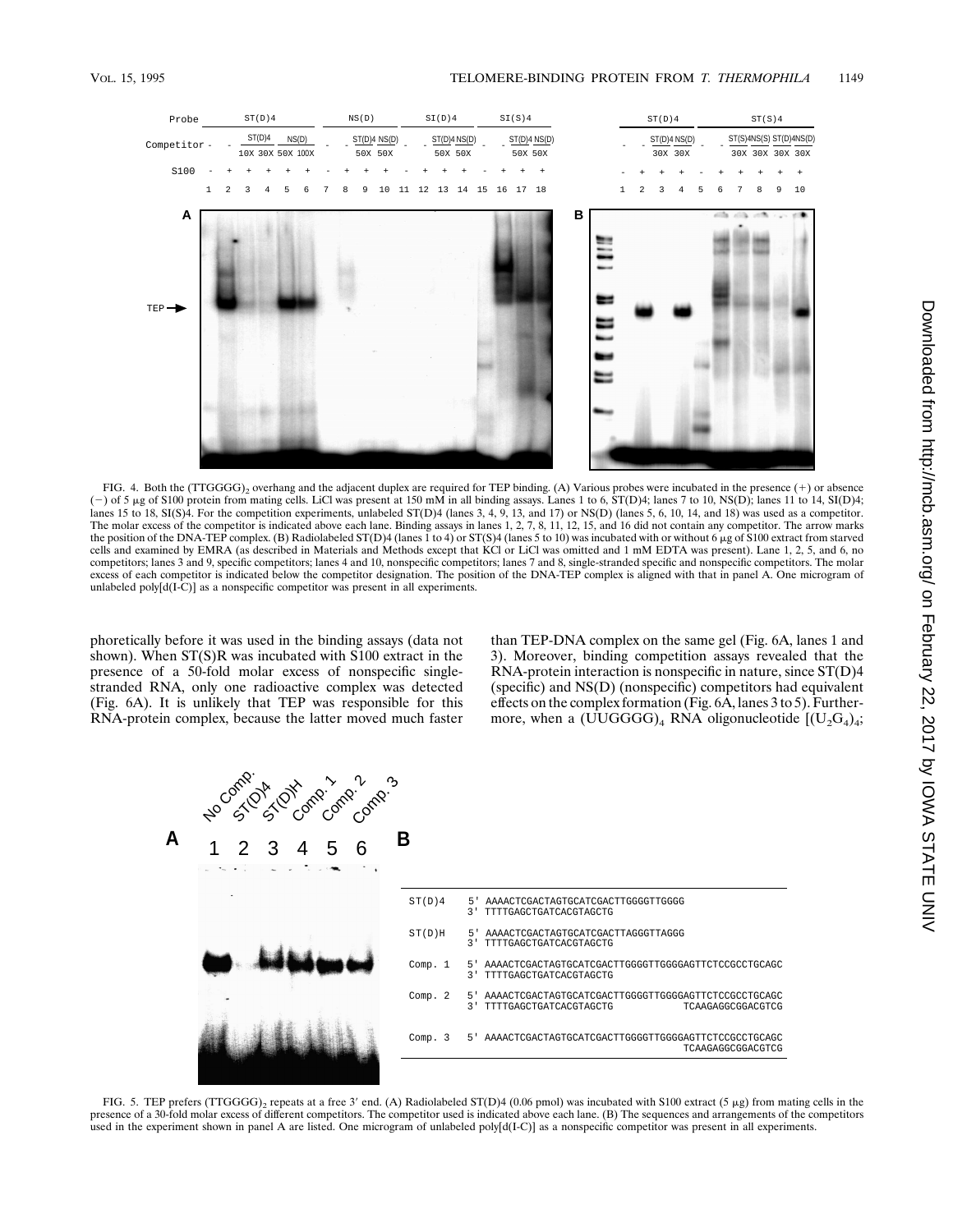

FIG. 6. TEP has higher affinity for DNA than for RNA substrates. (A) Radiolabeled ST(D)4 (lane 1) or ST(S)R (lanes 2 to 5) was used as the probe in EMRA in the presence and absence of 6 µg of S100 extract from starved cells. A 50-fold molar excess of nonspecific RNA competitor transcribed from pBluescript SK II (see Materials and Methods) was present in all reactions. Lanes 1 to 3, no DNA competitors; lanes 4 and 5, specific and nonspecific DNA competitors at a 30-fold molar excess. The DNA-TEP complex is indicated by an arrow. (B) Radiolabeled ST(D)4 was incubated with 5 µg of S100 protein from mating cells in the presence or absence of different competitors. Lane 1, no competitor; lanes 2 and 3, 10- and 50-fold molar excesses of unlabeled ST(D)4; lanes 4 and 5, 50- and 100-fold molar excesses of unlabeled NS(D); lanes 6 and 7, 50- and 150-fold molar excesses of unlabeled (UUGGGG)<sub>4</sub>. The DNA-TEP complex is aligned with the DNA-TEP complex in panel A. One microgram of unlabeled poly[d(I-C)] as a nonspecific competitor was present in all experiments.

Table 1) was used to compete with radiolabeled ST(D)4 for TEP binding, a 50-fold and a 150-fold molar excess of  $(U_2G_4)_4$ caused only 40 and 62% reduction in TEP binding to ST(D)4, whereas a 10-fold molar excess of  $ST(D)$ 4 abolished 90% of the DNA-TEP complexes under the same conditions (Fig. 6B). Thus, the RNA analog of the G-strand telomeric sequence has a much lower affinity for TEP than the DNA duplex/overhang structure.

**TEP activity varies as a function of cell growth and development.** To investigate the possibility that TEP activity varies as a function of cell growth and/or development, protein extracts were made from mid-log-phase cells, stationary-phase cells, starved cells, and mating cells. TEP was detected in every case, although the relative activity levels differed (Fig. 7). The activity was highest in starved cell extracts and stationary-phase cell extracts and lower in mid-log-phase cell extracts and mating-cell extracts. This trend was reproducible, although the absolute activity levels varied in different trials. In an attempt to ensure that most of the TEP was released from the cellular DNA during extract preparation, and thus available for extraction, the salt concentration was adjusted to 300 mM before the cells were lysed in a control experiment. No significant change in the amount of TEP in S100 extracts was detected in binding assays (data not shown).

**TEP** has a copy number of at least  $2 \times 10^4$  per cell and a **molecular mass of approximately 65 kDa.** The abundance of TEP in *Tetrahymena* cells was estimated by quantitation of EMRA gels like the one shown in Fig. 1 (see Materials and Methods); on the basis of the calculation, there are at least  $2 \times 10^4$ TEP molecules per mating cell. This value roughly corresponds to the number of telomeres per cell in *T. thermophila* ( $\sim$ 4  $\times$  $10<sup>4</sup>$ ).

The molecular mass of TEP was estimated by UV crosslinking experiments both in solution and in situ (see Materials and Methods). UV cross-linking in solution gave rise to only one prominent protein that was specifically UV cross-linked to ST(D)4 (Fig. 8, lanes 1 to 4). An ST(D)4-protein complex of similar gel migration rate was also evident by UV cross-linking in situ (data not shown). No specific DNA-protein complex was observed when NS(D) or ST(S)4 was used as the probe (Fig. 8, lanes 5 to 14). This result is perfectly consistent with those obtained from EMRAs (e.g., Fig. 4), strongly suggesting that TEP is responsible for the specific DNA-protein complex in lanes 2 and 4 of Fig. 8. Prestained protein size markers run on the same gel were used to estimate the approximate molecular mass of TEP. Previous work has shown that under the conditions used, protein-DNA complexes usually migrate with the same electrophoretic mobility as the protein alone (44), although this is not always true (23). The apparent molecular mass of TEP is  $\sim$  65 kDa.

## **DISCUSSION**

Identification and characterization of telomere-binding proteins from a wide variety of eukaryotes will facilitate our understanding of how telomeres function. In this paper, we re-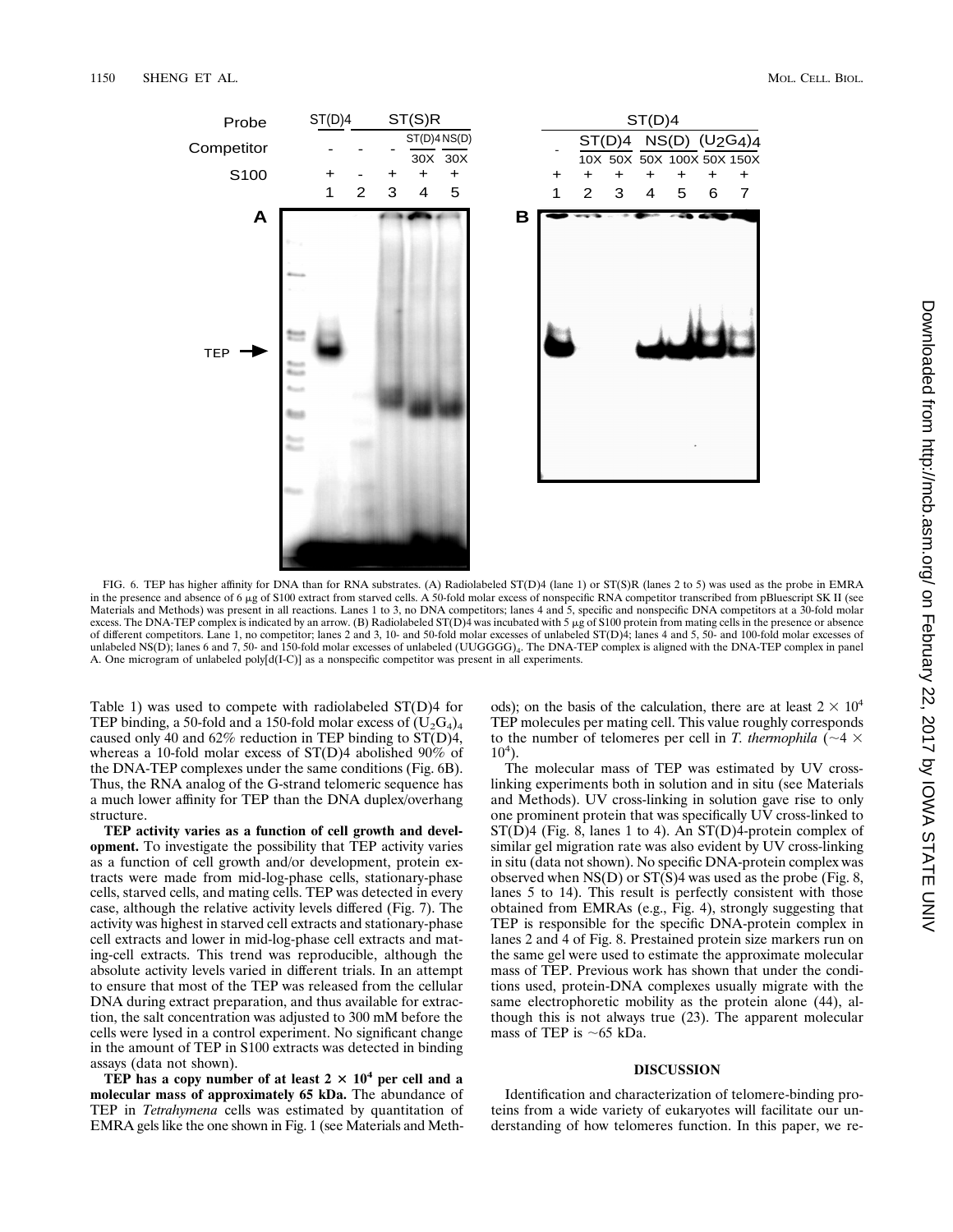

FIG. 7. Levels of TEP vary with different growth stages and conditions. S100 abstracts (8 µg) prepared from different stages of cell growth and development were tested for TEP activity. Lanes 1 to 4, mating cells; lanes 5 to 8, starved cells; lanes 9 to 12, logarithmic-phase cells; lanes 13 to 16, stationary-phase cells. Radiolabeled<br>ST(D)4 (0.06 pmol) was used as probe in all bin No specific competitor was used in lanes 1, 2, 5, 6, 9, 10, 13, and 14. The molar excesses of competitors are indicated above the lanes. One microgram of unlabeled poly[d(I-C)] as a nonspecific competitor was present in all experiments.

port the identification of a relatively salt-sensitive protein from *T. thermophila* which specifically binds to the  $(TTGGG)_{2}$ sequence present in the  $3'$  overhang of synthetic telomeres. This protein, TEP, binds to synthetic telomeres having two repeats of the *Tetrahymena* G-strand telomeric sequence as long as this sequence is adjacent to duplex DNA. However, TEP does not exhibit a strong requirement for a telomere sequence in the duplex region. This is consistent with TEP being an end-binding factor, with other proteins being responsible for binding to the exclusively duplex region. TEP showed roughly equal binding affinity to all possible permutations of the *Tetrahymena* G-strand sequence. This could be due to insensitivity to subtle differences in our assay or reflect the presence of ragged ends at natural telomeres in *T. thermophila*. Finally, it is curious that TEP binding is decreased only about threefold upon changing the *Tetrahymena* sequence to that found in human and other telomeres (TTAGGG), suggesting that the A residue in the altered sequence is not critical for complex formation. Thus, TEP is a good candidate for a telomere end-binding protein analogous to those characterized in other eukaryotes (11, 15, 16, 33, 35, 42) but with somewhat relaxed sequence and structural requirements for its substrate.

Unusual DNA structures stabilized by G tetrads are formed by many telomeric G-strand repeat sequences and other G-rich sequences. This form of DNA, G-DNA, was originally characterized with guanine derivatives (1, 19) and later characterized in telomeric G-strand sequences (21, 38–40, 45, 46). G-DNA's role at telomeres or elsewhere in the chromosome remains unclear. Nonetheless, several proteins have been identified in various organisms, including *T. thermophila*, that specifically bind to G-quartet DNA, suggesting that it does have a physiological role  $(6, 12, 13, 26, 37, 43)$ . Recently, the  $\beta$  subunit of the telomere end-binding protein from *O. nova* and RAP1 in *S. cerevisiae* have been shown to facilitate G-DNA formation in vitro (13, 14). In contrast to these proteins, TEP does not bind to G-DNA.

Unlike other telomere end-binding proteins, TEP binding is sensitive to salt concentration. The salt-resistant nature of telomere-binding proteins in other ciliates facilitated their identification and purification (5, 15, 33, 35). As more is learned about TEP, it will be of interest to determine what differences between its mode of binding and that of its putative homologs in other species give rise to its salt-sensitive characteristic.

Several vertebrate DNA-binding factors with affinity for single-stranded telomeric TTAGGG repeats were recently identified in nuclear extracts of murine and HeLa cells (24, 29, 30). Subsequently these factors were shown to be components of heterogeneous nuclear ribonucleoproteins. These factors bind more tightly to single-stranded RNA oligonucleotides having r(UUAGGG) repeats than to DNA of the same sequence. We tested the RNA version of the DNA G-strand sequence used in this study and found binding to be greatly reduced. Additional studies using  $(UUGGG)_{4}$  as a binding substrate corroborated this observation. Therefore, telomeric DNA, rather than RNA containing telomeric sequences, is likely to be the natural binding substrate of TEP.

TEP was detected in cells grown under a variety of physiological conditions including log phase, stationary phase, star-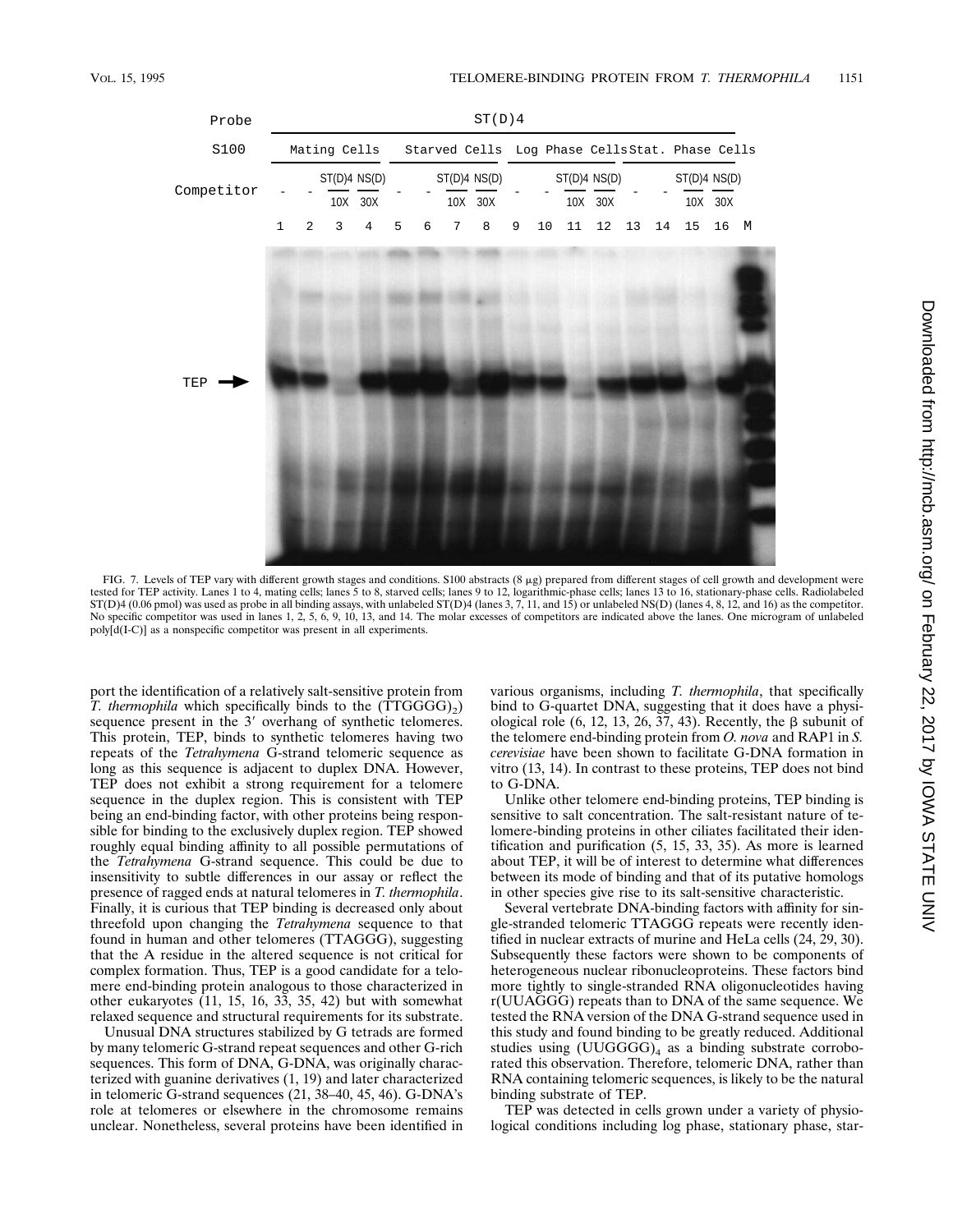

FIG. 8. UV cross-linking indicates a molecular mass for TEP of ~65 kDa. Radiolabeled ST(D)4 (lanes 1 to 4), NS(D) (lanes 5 to 8), or ST(S)4 (lanes 9 to 14) was incubated alone (lanes 1, 5, and 9) or allowed to bind TEP (6  $\mu$ g of S100 extract from starved cells in lanes 2 to 4, 6 to 8, and 10 to 14) in the presence and absence of a 30-fold molar excess of various types of oligonucleotide competitors as indicated above the lanes. The reaction mixtures were irradiated with UV light and separated by SDS-PAGE. Protein size markers are indicated at the left in kilodaltons. The specific DNA-TEP complex revealed by SDS-PAGE is marked by an arrow. One microgram of unlabeled poly[d(I-C)] as a nonspecific competitor was present in all experiments.

vation, and conjugation. It was somewhat surprising that starved cells and stationary-phase cells had the highest levels of TEP since it might be predicted that TEP would be up-regulated following mating or during log-phase growth, when new telomeres are being generated at a rapid rate. A possible explanation for this observation is that the proportion of TEP in starved cell and stationary-phase cell extracts is higher because of a reduction in the concentration of other cellular proteins. Therefore, at a given total protein concentration in starved or stationary-phase cell extracts, the TEP activity would appear to be elevated relative to that in nonstarved and log-phase cells. Additional studies will be necessary to understand the regulation of TEP expression during cell growth and development in *T. thermophila.*

Purification and further characterization of TEP should provide insight into the mechanism by which telomeres function. Moreover, since telomerase, the enzyme responsible for telomere replication and maintenance, has been best characterized in *T. thermophila*, the interplay of this fascinating enzyme with other telomere-binding factors can be further investigated in this well-studied system.

### **ACKNOWLEDGMENTS**

We thank A. Miller for suggestions on experiments involving RNA, and we thank S. Ahmed and A. Myers for critically reviewing the manuscript.

This work was supported by Public Health Service grant GM-41023 from the National Institutes of Health.

#### **REFERENCES**

- 1. **Arnott, S., R. Chandrasekaran, and C. M. Marttila.** 1974. Structures for polyinosinic acid and polyguanylic acid. Biochem. J. **141:**537–543.
- 2. **Blackburn, E. H.** 1991. Telomeres. Trends Biochem. Sci. **16:**378–381.
- 3. **Buchman, A. R., W. J. Kimmerly, J. Rine, and R. D. Kornberg.** 1988. Two DNA-binding factors recognize specific sequences at silencers, upstream activating sequences, autonomously replicating sequences, and telomeres in *Saccharomyces cerevisiae*. Mol. Cell. Biol. **8:**210–225.
- 4. **Buchman, A. R., N. Lue, and R. D. Kornberg.** 1988. Connections between transcriptional activators, silencers, and telomeres as revealed by functional analysis of a yeast DNA-binding protein. Mol. Cell. Biol. **8:**5086–5099.
- 5. **Cardenas, M. E., A. Bianchi, and T. de Lange.** 1993. A *Xenopus* egg factor with DNA-binding properties characteristic of terminus-specific telomeric proteins. Genes Dev. **7:**883–894.
- 6. **Chung, I. K., V. B. Mehta, J. R. Spitzner, and M. T. Muller.** 1992. Eukaryotic topoisomerase II cleavage of parallel stranded DNA tetraplexes. Nucleic Acids Res. **20:**1973–1977.
- 7. **Conrad, M. N., J. H. Wright, A. J. Wolf, and V. A. Zakian.** 1990. RAP1 protein interacts with yeast telomeres in vivo: overproduction alters telomere structure and decreases chromosome stability. Cell **63:**739–750.
- 8. **Coren, J. S., E. M. Epstein, and V. M. Vogt.** 1991. Characterization of a telomere-binding protein from *Physarum polycephalum*. Mol. Cell. Biol. **11:** 2282–2290.
- 9. **Coren, J. S., and V. M. Vogt.** 1992. Purification of a telomere-binding protein from *Physarum polycephalum*. Biochim. Biophys. Acta **1171:**162–166.
- 10. **de Lange, T.** 1994. Activation of telomerase in a human tumor. Proc. Natl. Acad. Sci. USA **91:**2882–2885. (Commentary.)
- 11. **Fang, G. W., and T. R. Cech.** 1991. Molecular cloning of telomere-binding protein genes from *Stylonychia mytilis*. Nucleic Acids Res. **19:**5515–5518.
- 12. **Fang, G., and T. R. Cech.** 1993. Characterization of a G-quartet formation reaction promoted by the beta-subunit of the Oxytricha telomere-binding protein. Biochemistry **32:**11646–11657.
- 13. **Fang, G., and T. R. Cech.** 1993. The β subunit of *Oxytricha* telomere-binding protein promotes G-quartet formation by telomeric DNA. Cell **74:**875–885.
- 14. **Giraldo, R., and D. Rhodes.** 1994. The yeast telomere-binding protein RAP1